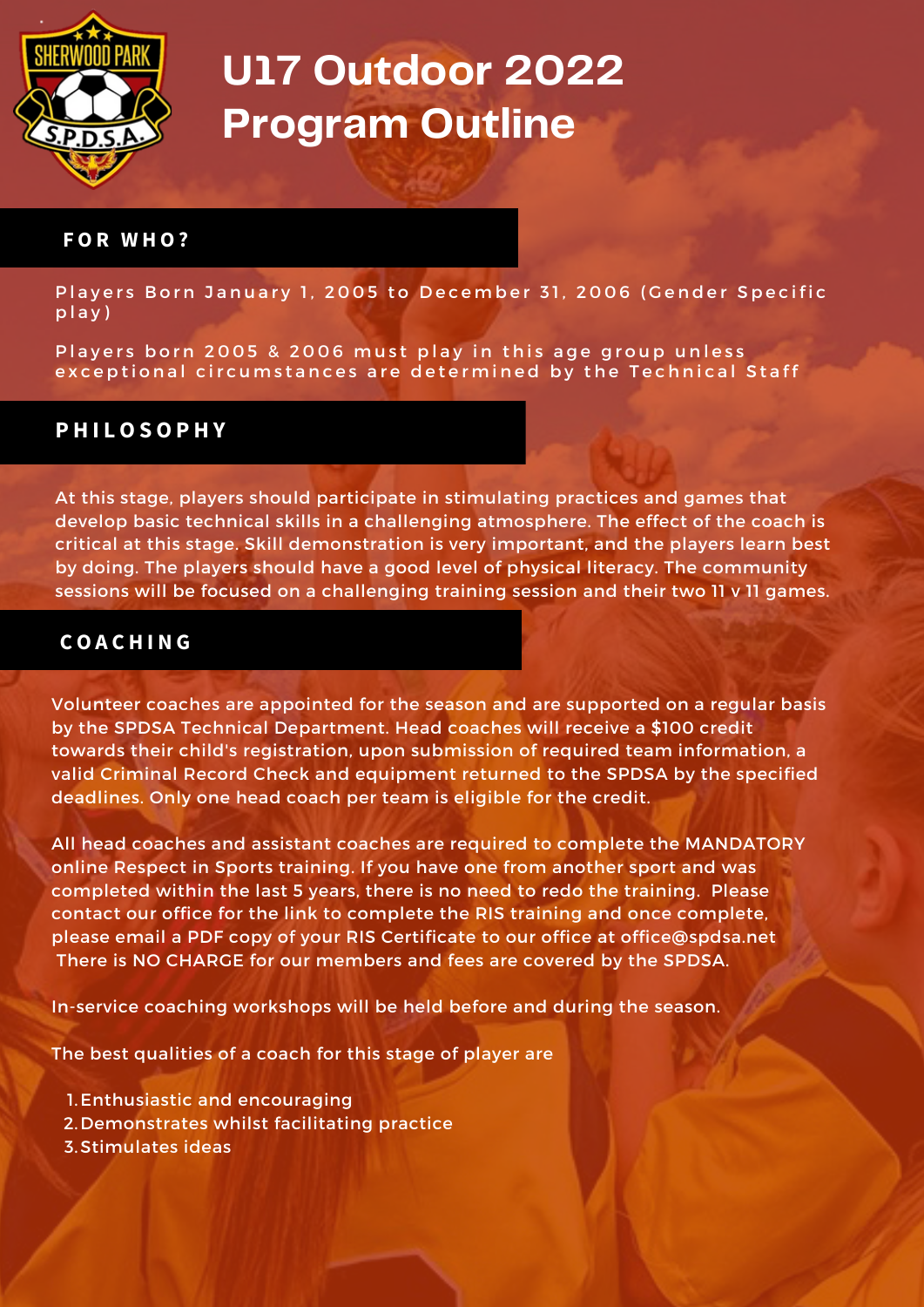

## **O F F I C A L S C A R D S**

Only registered team officials and players are allowed on the field, benching area, change rooms or in the hallways. Parents not volunteering, will be able to enjoy the games from the stands only. All team officials from U11 to U19 are required to have an SPDSA ID Card. Cards are valid for a maximum of 3 years and are the responsibility of the card holder. A \$20 fee will be charged for replacement of lost cards. Coaches/Managers without a card will not be allowed on the field or benching area during games. Please ensure you contact the SPDSA office, Monday - Friday, 9:00am - 5:00pm about ID Cards. For teams playing in EMSA either an EMSA card or SPDSA card is required. There is no grace period for ID cards.

## **P L A Y E R S C A R D**

All Players from U11 to U19 are required to have an SPDSA ID Card. Starting Outdoor 2022, player cards will be electronic, so all members will need to upload a current photo to the player's registration profile. Photo must only be a head and shoulders shot with no hats or sunglasses. For teams playing in EMSA either an EMSA or SPDSA card is required to play. There is no grace period for ID cards.

## **P R O G R A M S T R U C T U R E**

Practices are at team discretion and the coach may ask for a small cash call to cover field rentals. Each practice should address individual ball mastery as well as individual and small group decisions when attacking and defending. Session plans can be provided to coaches upon request. Assistance at some practices and games during the season is available through the SPDSA technical department upon request of the coach.

2 game per week. 11v11 (10v10 plus goalkeepers)

#### **Game management**

- 1. Scores and Standings are kept at the U13 19 level with teams eligible for Provincial Competition.
- 2. Equal playing time for all players.
- All players will have the opportunity to a variety of positions. Let the players 3. experience different positions and the different challenges that these positions create.
- Warm Up all players with a ball, moving, ball mastery. 4.
- 5. Manage the amount of coaching during the game. "Let them play". Encourage creativity. Don't punish mistakes. Don't referee. Encourage both teams play.
- 6. Promote soccer that is free flowing, is coach-guided but not coach directed, and demands that all players on the field, regardless of their specified position, participate in defending and attacking.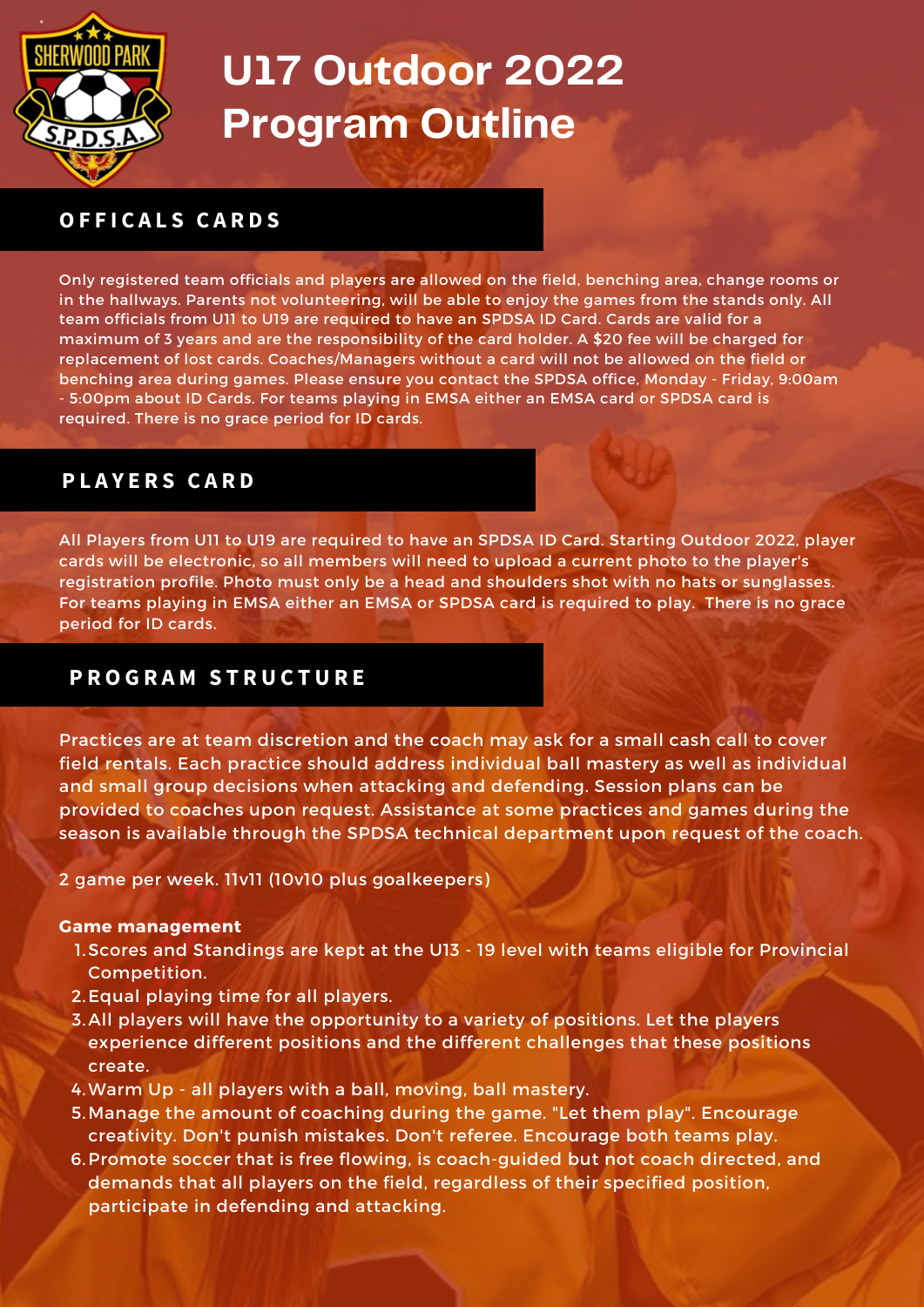

## **P R O G R A M S T R U C T U R E C O N T D**

The SPDSA is committed to providing a fair and equally balanced recreational league for all participants. Each year we get an increasing number of requests for player placements due to various reasons. This has put an enormous number of tasks on our volunteers and staff—some of these requests imbalance teams and some lopsided scores in games, which does not help anyone. The Community League is for development, fun and competition, but to have fun and have games, we need teams, and if players experience unpleasant conditions, they do not want to come back.

To achieve balanced teams, we have implemented the following team formation guidelines.

### **F R I E N D R E Q U E S T S**

- We do not allow full or partial teams to register.
- One reciprocal friend request per player may be submitted upon registration.
	- While we do our best to accommodate player requests, they are not guaranteed. The top priority at the start of the season is to create balanced teams for each age group. Requests that prevent this from being achieved will not be accommodated.
	- $\circ$  If more than one friend is requested, only the first name listed will be considered.
	- o Players cannot request coaches. No exceptions.
- Volunteer coaches will have their own child on their team.
- We cannot switch children to a different team once formed due to the many moving parts and many special requests.
- Two coaches wishing to coach together will be permitted. However, no friend requests will be honoured, and the co-coach request will be considered the player request.
- Friend Requests submitted after the Regular Registration deadline will not be honoured.

## **C O M M I T M E N T L E V E L**

The community program does not entail the same level of commitment as our Phoenix program; however, players that sign-up are expected to participate in most games and practices. Team rosters are sized to maximize playing time; as a result, non-attendance will have an impact on the whole team.